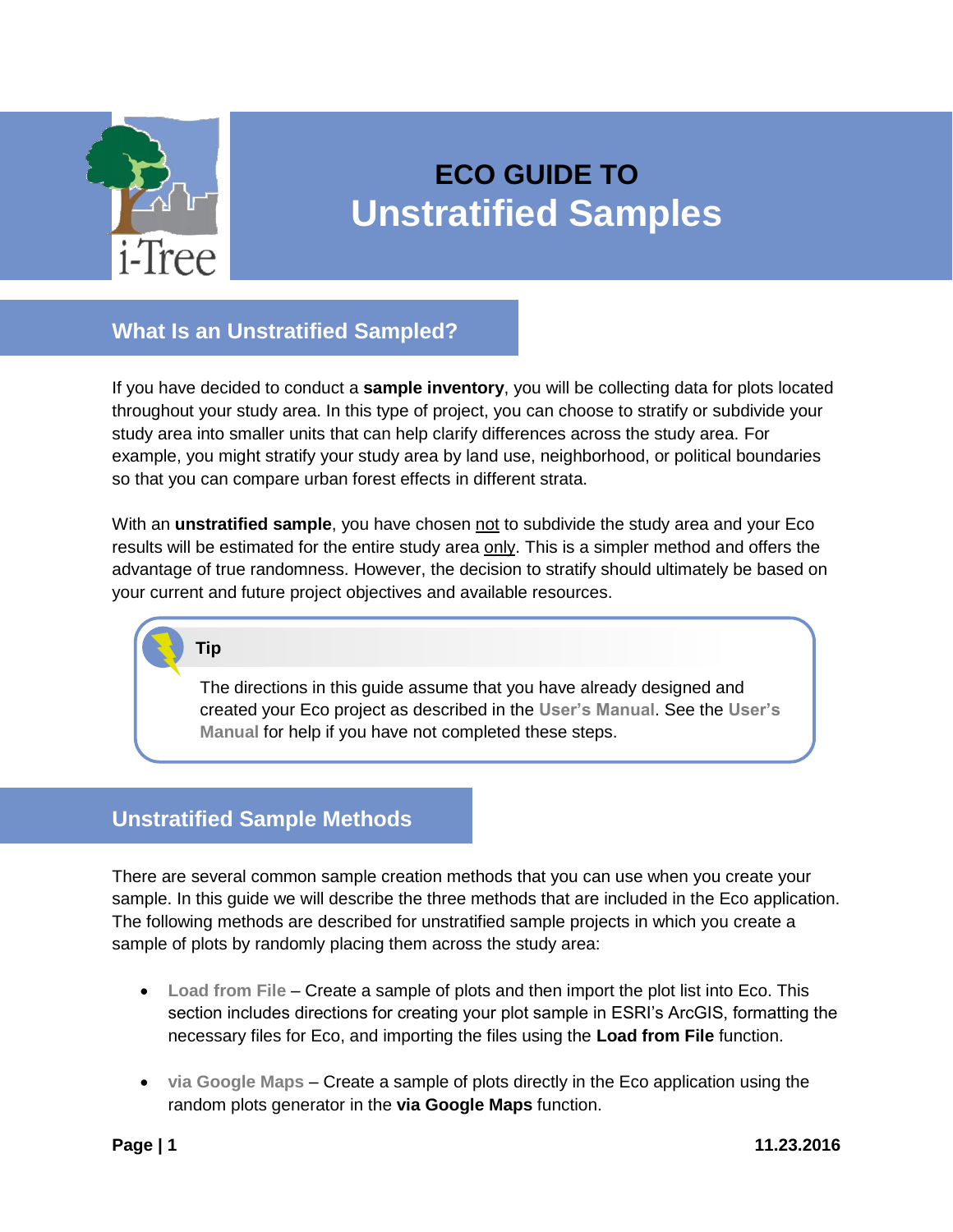**[User Defined](#page-15-0)** – Manually define the plot size and number of plots in your study area using the **User Defined** function.

There are many ways to create your plot sample. Your decision should be based on the objectives of your study and the resources available to create the layout. You can use any method you like to create your sample, including paper maps and pencil, as long as it follows random sampling conventions.

## **Tip**

Some Eco users collaborate with local universities or government agencies for assistance to create random plot layouts for their projects.

# <span id="page-1-0"></span>**Load from File**

i-Tree Eco offers a two-step method for defining your sample plots outside of the application, and then importing the plot data into Eco. First, create your random sample using ArcGIS as described below. Second, import your file list using the **Load from File** function in the Eco application.

### **Creating a Random Sample in ArcGIS**

These instructions will help users of all skill levels create a random sample of i-Tree Eco plot centers, plot areas, and the associated i-Tree Eco-required data files for their study area. The steps below are based on ESRI ArcGIS software with the Spatial Analyst extension. However, the instructions are generic and can be modified to suit different versions of ArcGIS as well as other GIS software in terms of basic operations.

These instructions involve three basic steps:

- **1** Prepare project area data.
- **2** Generate sample plots.
- **3** Create Eco-ready output.

When finished, you will have created the following:

- Area-of-interest (AOI) map layer composed of a single (or multi-part) polygon.
- Random sample plot centers point map layer with Eco-required fields added and populated.
- Sample plot areas polygon map layer.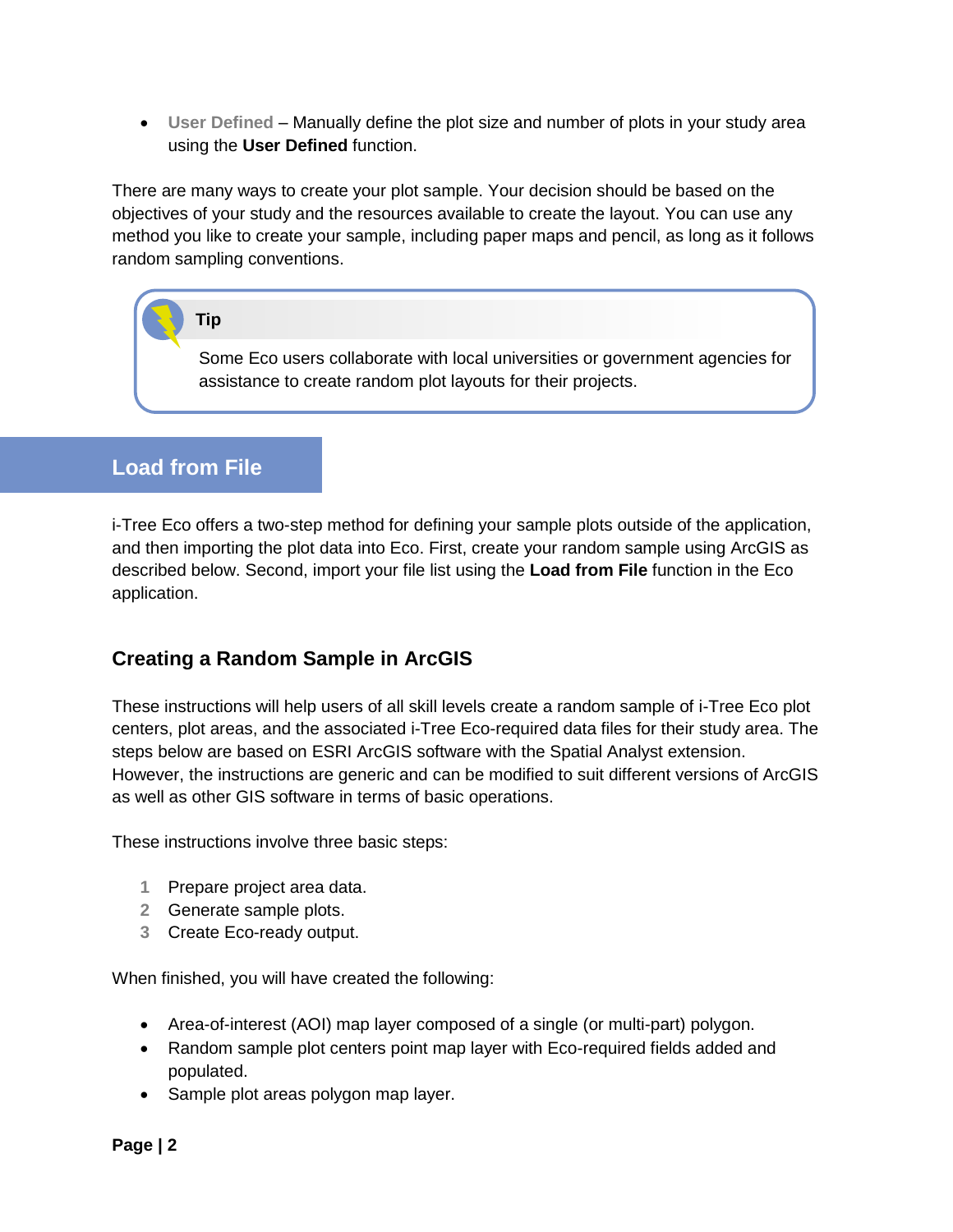- Eco-ready Strata Area text file.
- Eco-ready Plot List text file.
- Eco-ready Projection prj file.

#### **Tips**

- The Spatial Analyst extension for ArcGIS is required.
- Field names and types are important.
- Obtain projection system and map unit information from the map data provider first.
- All map data must have valid projection information for proper alignment.
- AOI map data must be in a projection system that uses feet or meters not degrees.
- Final Eco-required map units will be metric.
- AOI examples are polygons, e.g., city boundary, park areas, or management zones.
- ESRI shapefiles are easiest to use.
- "Pin" open ArcToolbox when starting pushpin icon, upper right of ArcToolbox panel.
- Practice good file management: Create folders to hold copies of original data, folders to hold output, employ logical file naming, etc.
- ArcGIS should add the geoprocessed map layers to the view automatically. If not, use the File > Add Data > Add Data… menu to load the layers.

#### **STEP 1: Prepare project area data**

#### *Overview*

- Obtain a GIS map layer representing the area-of-interest (AOI) polygon(s) for your project area.
- Launch the ArcMap application of ArcGIS.
- Load the AOI map layer into the data view.
- Define the projection/coordinate system of the AOI if needed.
- Reproject the AOI to a system using feet or meters if needed.
- Dissolve the AOI into a single polygon (a single, multi-part polygon if more than one polygon).
- Add Eco-required fields and calculate appropriate values for them.

#### *Detailed instructions*

- **1** Obtain an area-of-interest (AOI) polygon from your GIS Department or an online resource. Several options can be found here: [www.esri.com/data/free-data.](http://www.esri.com/data/free-data)
- **2** Launch ArcMap. Save your project with an appropriate name at a new location via the **File** > **Save As** menu. Save periodically while working to avoid data loss.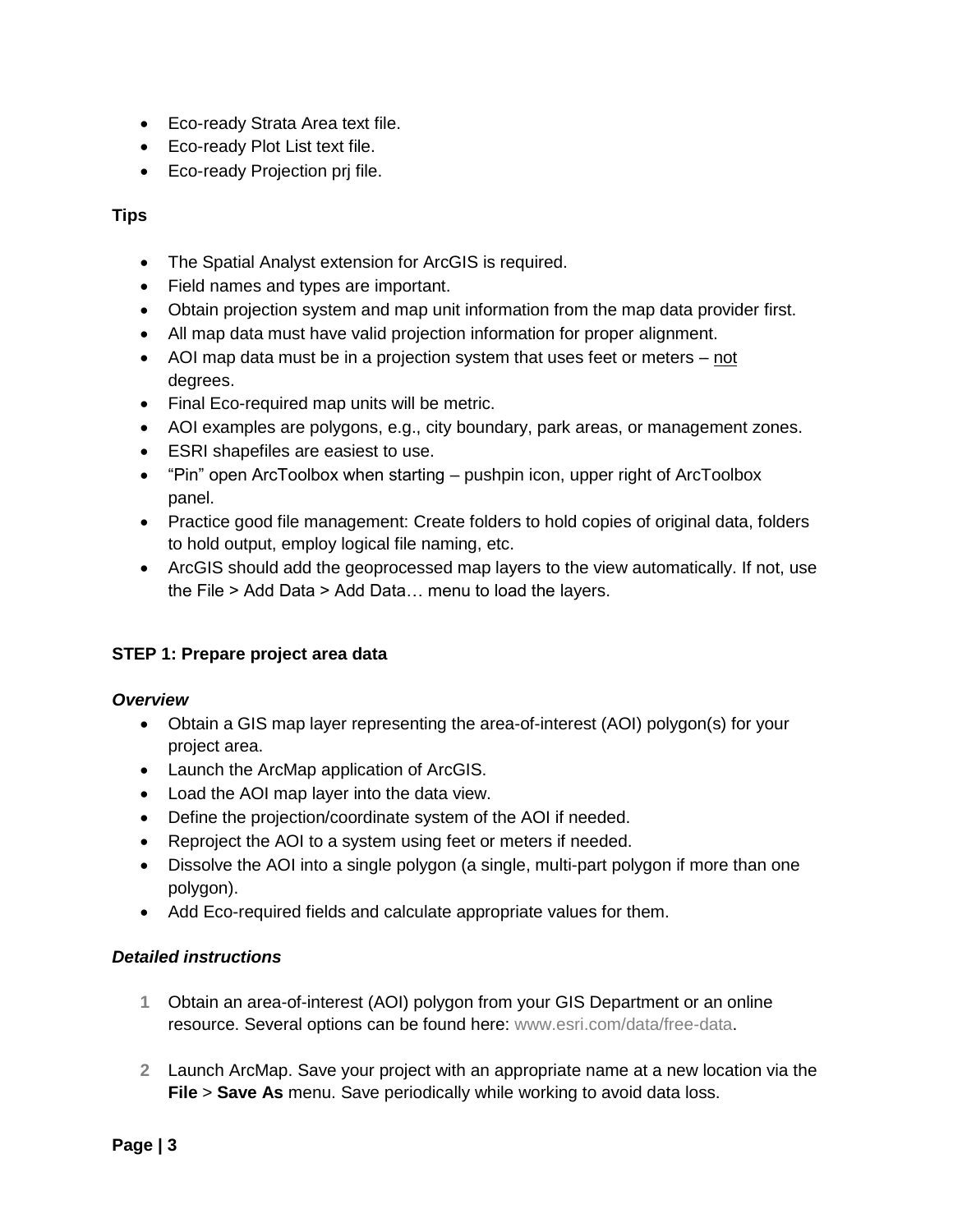- **3** Use the **File > Add Data > Add Data…** menu to browse to and load the AOI polygon map layer to the current view.
	- **a** If your data are properly projected, ArcGIS should handle projection differences between the AOI and subsequent map layers on the fly.
	- **b** If your data lack projection information, an "Unknown Spatial Reference" message may appear. Click **OK** to move past it and use ArcToolbox to define the projection of the AOI map layer according to your data provider's specifications.
- **4** Navigate to **ArcToolbox > Data Management Tools > Projections and Transformations > Define Projection** and complete the Define Projection form as follows:
	- **a** For **Input Dataset**, choose the AOI map layer from the drop-down list.
	- **b** For **Coordinate System**, click the **Properties** button to the right.
	- **c** In the **Spatial Reference Properties** window that appears, click **Select** and choose the coordinate system indicated by your data provider.
- **5** If necessary, use ArcToolbox to reproject your AOI map layer to a system using feet or meters, ideally selecting a projection system already in use by your organization or a commonly used system, e.g., State Plane or UTM in the United States.
- **6** Navigate to ArcToolbox > Data Management Tools > Projections and Transformations > Feature > Project and complete the Project form as follows:
	- **a** For **Input Dataset**, select the AOI map layer from the drop-down menu.
	- **b Input Coordinate System** should be grayed out based on your work in the previous step or per your data provider.
	- **c** For **Output Dataset or Feature Class**, use the **Browse** button to the right and navigate to a suitable location to save the output file and give it a name.
	- **d** For **Output Coordinate System**, click the **Properties** button to the right.
	- **e** In the **Spatial Reference Properties** window that appears, click the **Select** button and navigate to the proper coordinate system.
	- **f** For **Geographic Transformation**, select the first choice in the drop-down list if prompted with an "Undefined Geographic Transformation" message.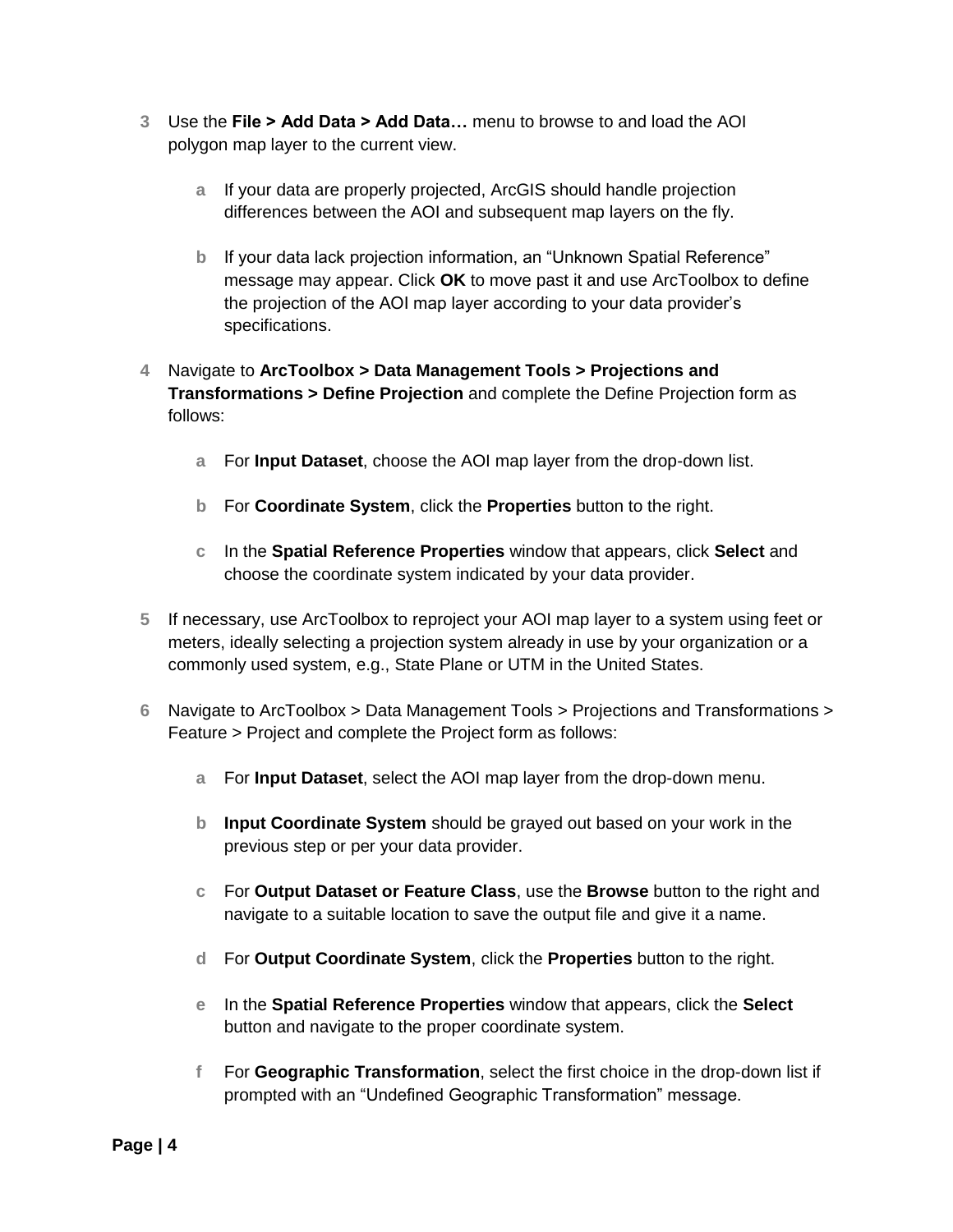- **g** Click **OK** when you've completed all the boxes.
- **7** If your AOI has more than one polygon, you must use ArcToolbox to dissolve them. (If not, skip to #8 below.)
	- **a** Navigate to **ArcToolbox > Data Management Tools > Generalization > Dissolve** and complete the Dissolve form as follows:
	- **b** For **Input Features**, select the projected AOI map layer from the list.
	- **c** For **Output Feature Class**, use the **Browse** button to navigate to a suitable location and give the file a name.
	- **d** For **Dissolve Field**, check the data field attribute value that unifies the AOI. (For example, a "Name" field containing the city name of an AOI, even across physically separate city sections.) You may need to peruse the layer's attribute table to find this.
	- **e** Leave the **Statistics** field blank.
	- **f** Ensure the **Create Multipart Features** box is checked.
	- **g** Click **OK** to finish.
- **8** Right-click the new dissolved **AOI polygon layer, Open Attribute Table** and verify that there is now a single, multipart polygon present.
- **9** Use ArcToolbox to add Eco-required fields to the projected, dissolved AOI map layer:
	- **a** Navigate to **ArcToolbox > Data Management Tools > Fields > Add Field** and complete the Add Field form as follows:
	- **b** Under **Input Table**, select the dissolved AOI map layer from the dropdown list.
	- **c** For **Field Name**, enter "**Strat\_ID**"
	- **d** For **Field Type**, select **LONG** from the drop-down list.
	- **e** Skip the following fields:
		- Field Precision
		- Field Scale
		- Field Length
		- Field Alias
		- Field is Nullable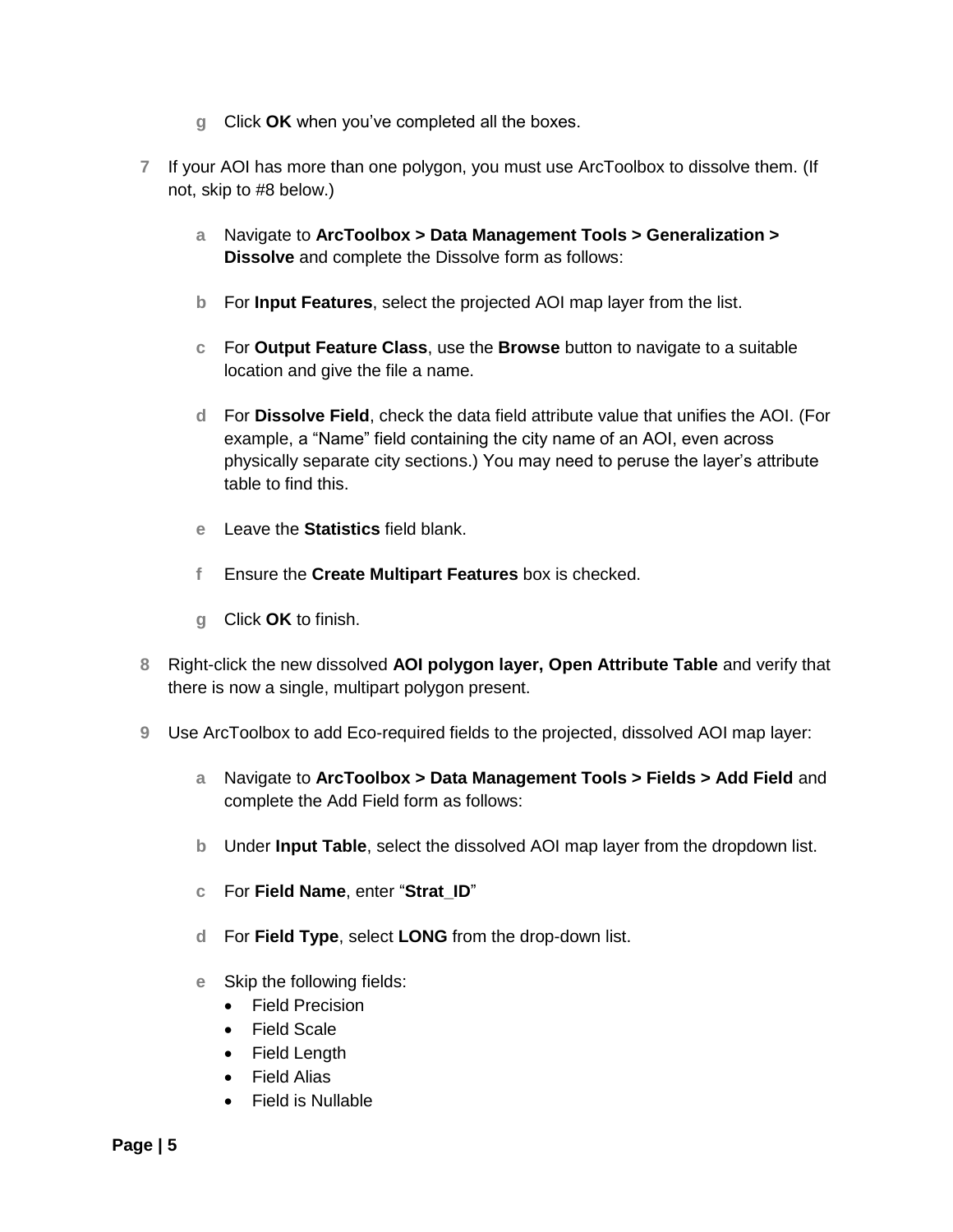- Field is Required
- Field Domain
- **f** Click **OK**.
- **10** Repeat the steps above as follows for these additional fields:
	- **a** For **Field Name**, enter "**Strat\_Area**" and select **DOUBLE** from the **Field Type** drop-down list.
	- **b** For **Field Name**, enter "**Strata**" and select **TEXT** from the **Field Type** drop-down list.
- **11** Use the attribute table Field Calculator to populate values for the Eco-specific fields added to the projected, dissolved AOI map layer:
	- **a** Right-click the projected, dissolved AOI map layer and select **Open Attribute Table**.
	- **b** Right-click the **Strat\_ID** field column heading and select **Field Calculator**.
	- **c** In the large text entry box below **Strat\_ID =**, enter: **1**.
	- **d** Click **OK**.
	- **e** Repeat for the **Strata** field.
	- **f** In the large text entry box below **Strata =**, enter: "**Single Strata**" (**Note:** In this case, include the quotes!)
	- **g** Click **OK**.
	- **h** Right-click the **Strat\_Area** field column heading and select **Calculate Geometry**.
	- **i** For Property, choose **Select Area**. If this is not available, your AOI map layer is not in a projection system using feet or meters; see Steps 4 and 5.
	- **j** For **Coordinate System**, choose **Use coordinate system of the data source**.
	- **k** For **Units**, select **Hectares [ha]**.
	- **l** Close the Attribute Table when finished.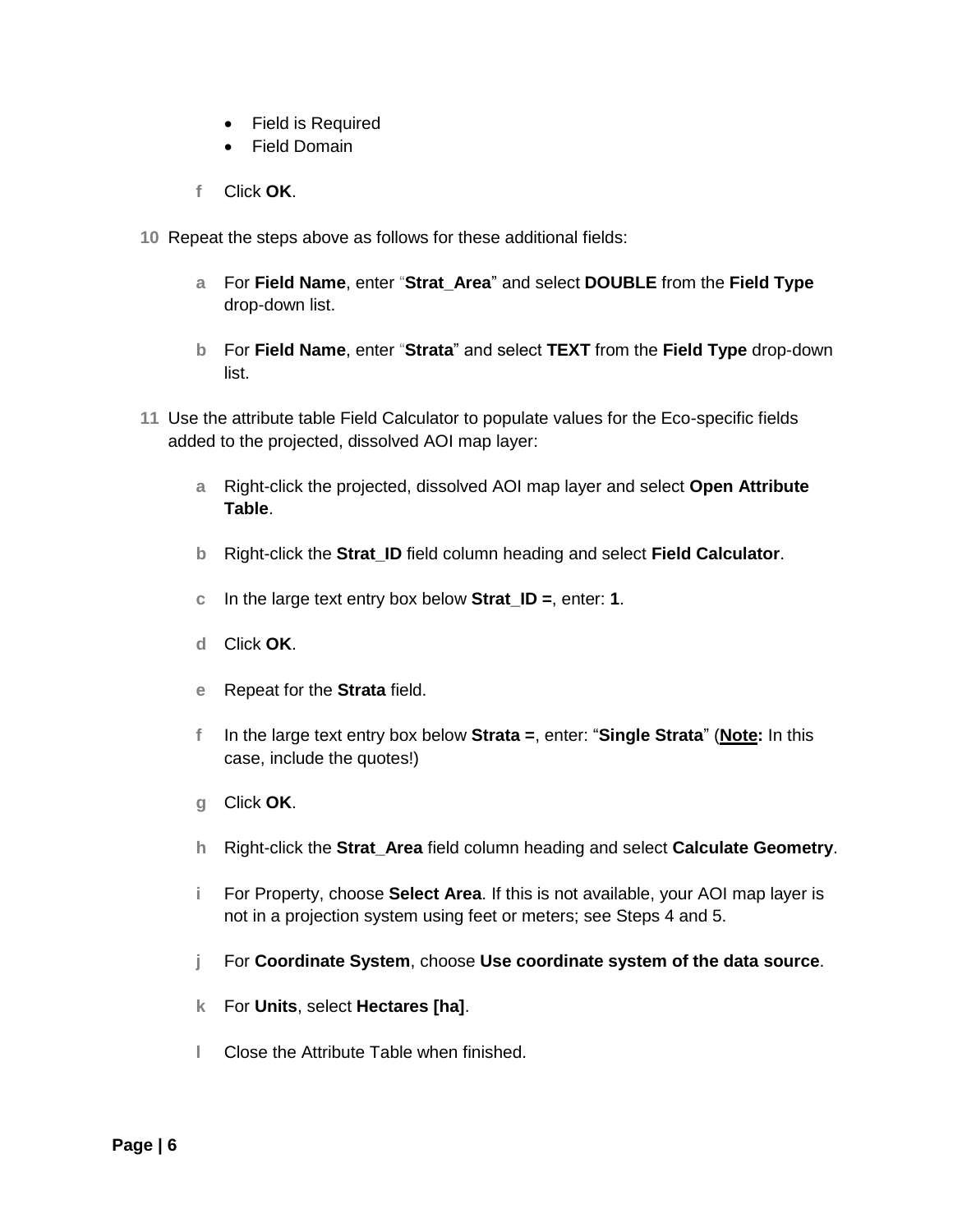#### *Results*

An area-of-interest (AOI) single polygon map layer with Eco-required fields added and populated. The AOI polygon map layer is now ready to be used for plot generation.

#### **STEP 2: Generate sample plots**

#### *Overview*

- Run the Create Random Points tool from ArcToolbox for the AOI.
- Add Eco-required fields to the random plots data.
- Calculate field values for the random plots data.
- Buffer the random plots point data to form plot areas.

#### *Detailed instructions*

Use the Create Random Points tool in ArcToolbox to generate the desired number of plots for the projected, dissolved AOI.

- **1** Navigate to **ArcToolbox > Data Management Tools > Feature Class > Create Random Points**.
- **2** Complete the **Create Random Points** form:
	- **a** For **Output Location**, browse to your working folder, single-click to select it, and click **Add**.
	- **b** For **Output Point Feature Class**, type in an appropriate name with a .shp extension.
	- **c** For **Constraining Feature Class**, select your projected, dissolved AOI polygon map layer.
	- **d** For **Number of Points** [value or field], enter the desired number of sample plots for this selected land cover.
	- **e** Skip the remaining inputs.
	- **f** Click **OK**.

Use ArcToolbox to add Eco-required fields to the newly created sample plots point map layer.

**1** Navigate to **ArcToolbox > Data Management Tools > Fields > Add Field**.

**Page | 7**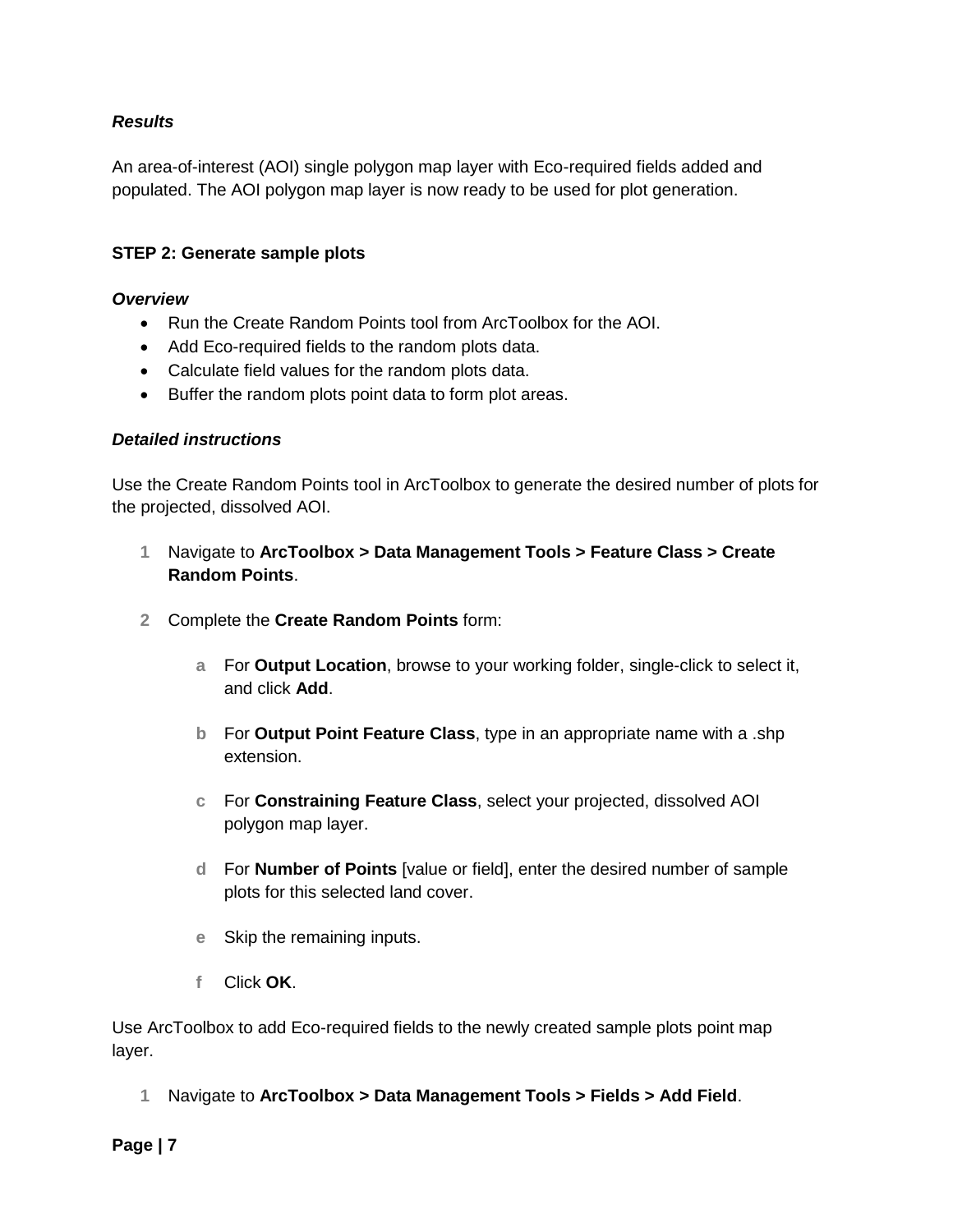- **2** Complete the **Add Field** form:
	- **a** For **Input Table**, select the newly created sample plots point map layer from the drop-down list.
	- **b** For **Field Name**, enter: "**ID**"
	- **c** For **Field Type,** select **LONG** from the drop-down list.
	- **d** Skip the following fields:
		- Field Precision
		- Field Scale
		- Field Length
		- Field Alias
		- Field is Nullable
		- Field is Required
		- Field Domain
	- **e** Click **OK**.
- **3** Repeat the steps above as follows for these additional fields:
	- **a** For **Field Name**, enter "**LCCode**" and select **SHORT** from the **Field Type** dropdown list.
	- **b** For **Field Name**, enter "**X\_Coord**" and select **DOUBLE** from the **Field Type** drop-down list.
	- **c** For **Field Name**, enter "**Y\_Coord**" and select **DOUBLE** from the **Field Type** drop-down list.

Use the attribute table Field Calculator to populate values for the Eco-specific fields added to the sample plots point map layer in the step above.

- **1** Right-click the sample plots point map layer and select **Open Attribute Table**.
- **2** Right-click the **ID** field column heading and select **Field Calculator**.
	- **a** In the large text entry box below **ID =**, enter: "**[FID]+1**"
	- **b** Click **OK**.
- **3** Repeat step 2 for the **LCCode** field.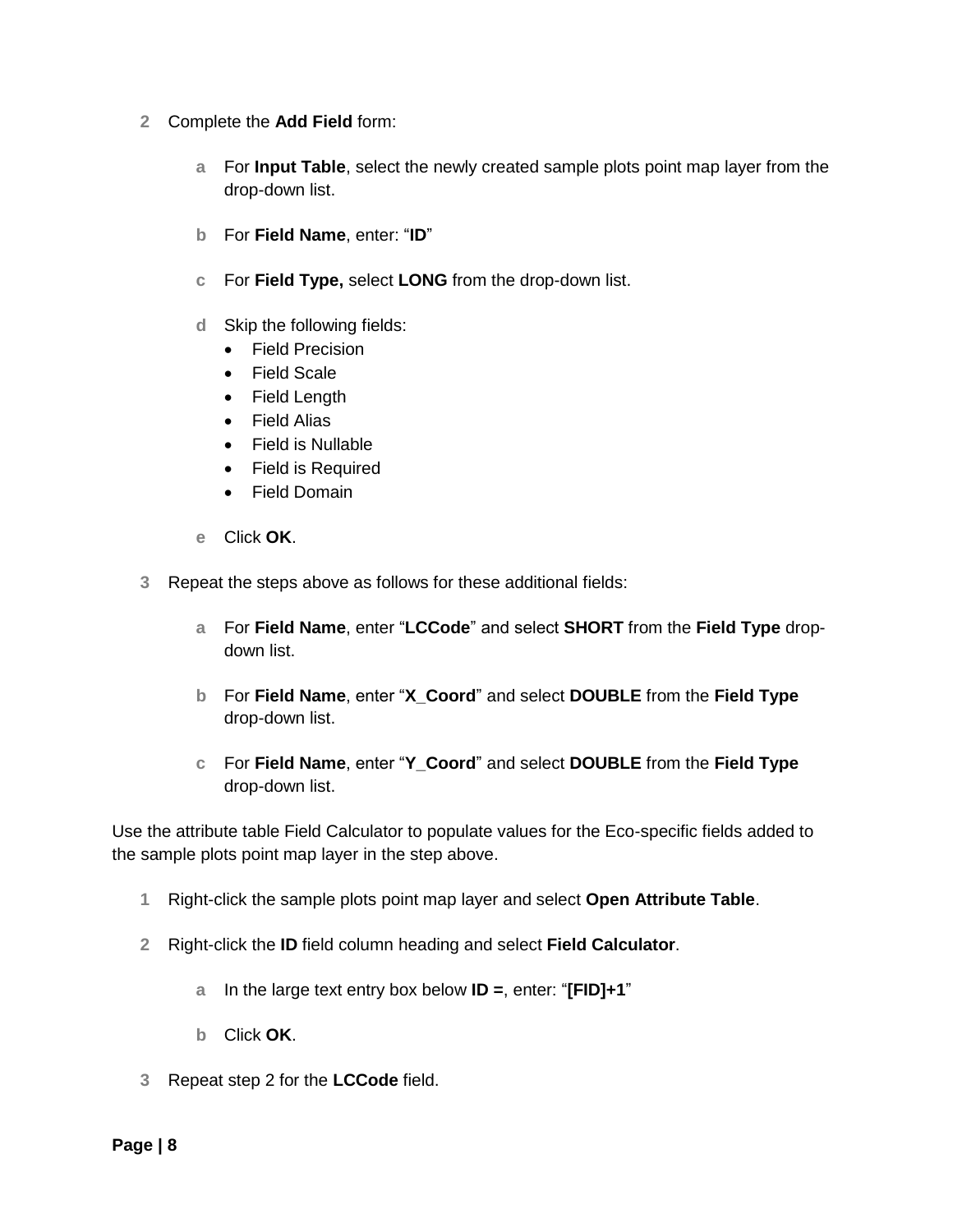- **a** In the large text entry box below **LCCode =**, enter: **1**
- **4** Right-click the **X\_Coord** field column heading and select **Calculate Geometry**.
	- **a** For **Property**, select **X Coordinate of Point**.
	- **b** For **Coordinate System**, choose **Use coordinate system of the data source**.
	- **c** For **Units**, select **Meters [m]**.
	- **d** Click **OK**.
- **5** Right-click the **Y\_Coord** field column heading and select **Calculate Geometry**.
	- **a** For **Property**, select **Y Coordinate of Point**.
	- **b** For **Coordinate System** choose **Use coordinate system of the data source**.
	- **c** For **Units**, select **Meters [m]**.
	- **d** Click **OK**.
- **6** To verify the attributes have been correctly modified in the sample plots point map layer, right-click the sample plots point map layer in the map layers list, and choose **Open Attribute Table**.
	- **a** Scan through the fields and their values to verify they are correct.

Optional: Use ArcToolbox to buffer the sample plots point map layer. This process creates the plot of your desired survey size around the plot centers and can be used to make field data collection plot maps.

- **1** Navigate to **ArcToolbox > Analysis Tools > Proximity > Buffer**.
- **2** Complete the **Buffer** form:
	- **a** Under **Input Features**, select the sample plots point map layer from the dropdown list.
	- **b** For **Output Feature Class,** use the **Browse** button to navigate to a suitable location and choose a file name for the resulting map layer.
	- **c** For **Distance**, in the **Linear Unit** box, enter the distance value from the list below, based on your desired plot size. (The distance is the radius of the plot.)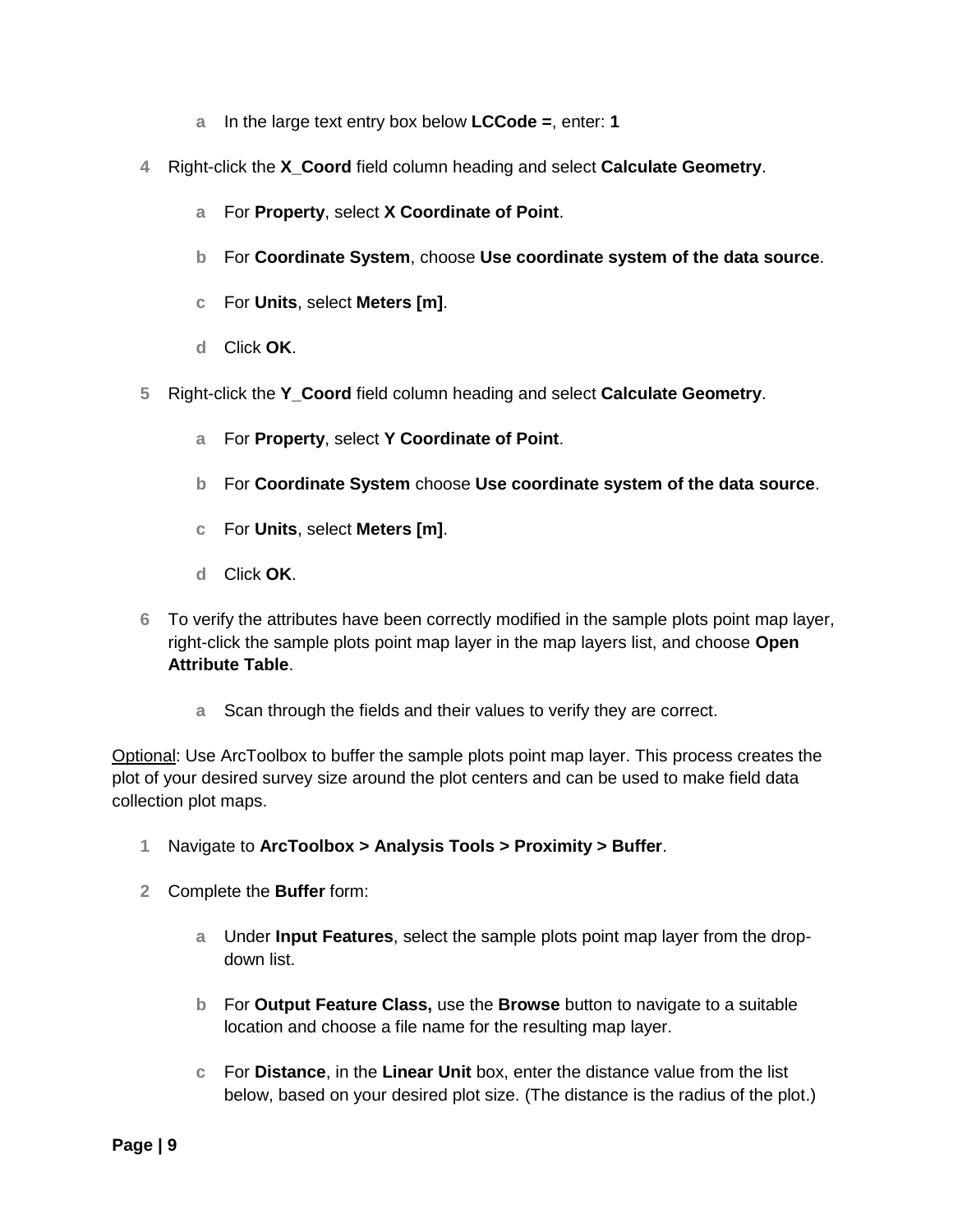#### **Feet**:

For 1/5-acre plots, enter: **52.66** For 1/10-acre plots, enter: **37.24** For 1/20-acre plots, enter: **26.33** For 1/100-acre plots, enter: **11.78**

#### **Meters**:

For 1/5-hectare plots, enter: **25.23** For 1/10-hectare plots, enter: **17.84** For 1/20-hectare plots, enter: **12.62** For 1/100-hectare plots, enter: **5.64**

- **d** Select Feet or Meters as appropriate from the units drop-down list.
- **e** Skip the following entries:
	- Side Type
	- End Type
	- Dissolve Type
	- Dissolve Field(s)
- **f** Click **OK**.
- **3** The buffered sample points layer is added to the map view automatically; zoom in to examine individual plot areas. (**Note:** Choose an appropriate equal-area projection system in the layers data view properties if your plot areas appear not to be circular.)

#### *Results*

Sample plots point map layer.

- User-defined number of plots randomly spread throughout the AOI.
- Plot points assigned with land cover categories.
- Eco-required fields added and populated.

Sample plot areas polygon map layer (optional).

#### **STEP 3: Create Eco-ready output**

#### *Overview*

- Export select fields from the Plot attribute table to a text file.
- Export select fields from the Strata polygons attribute table to a text file.
- Copy and rename the AOI projection file.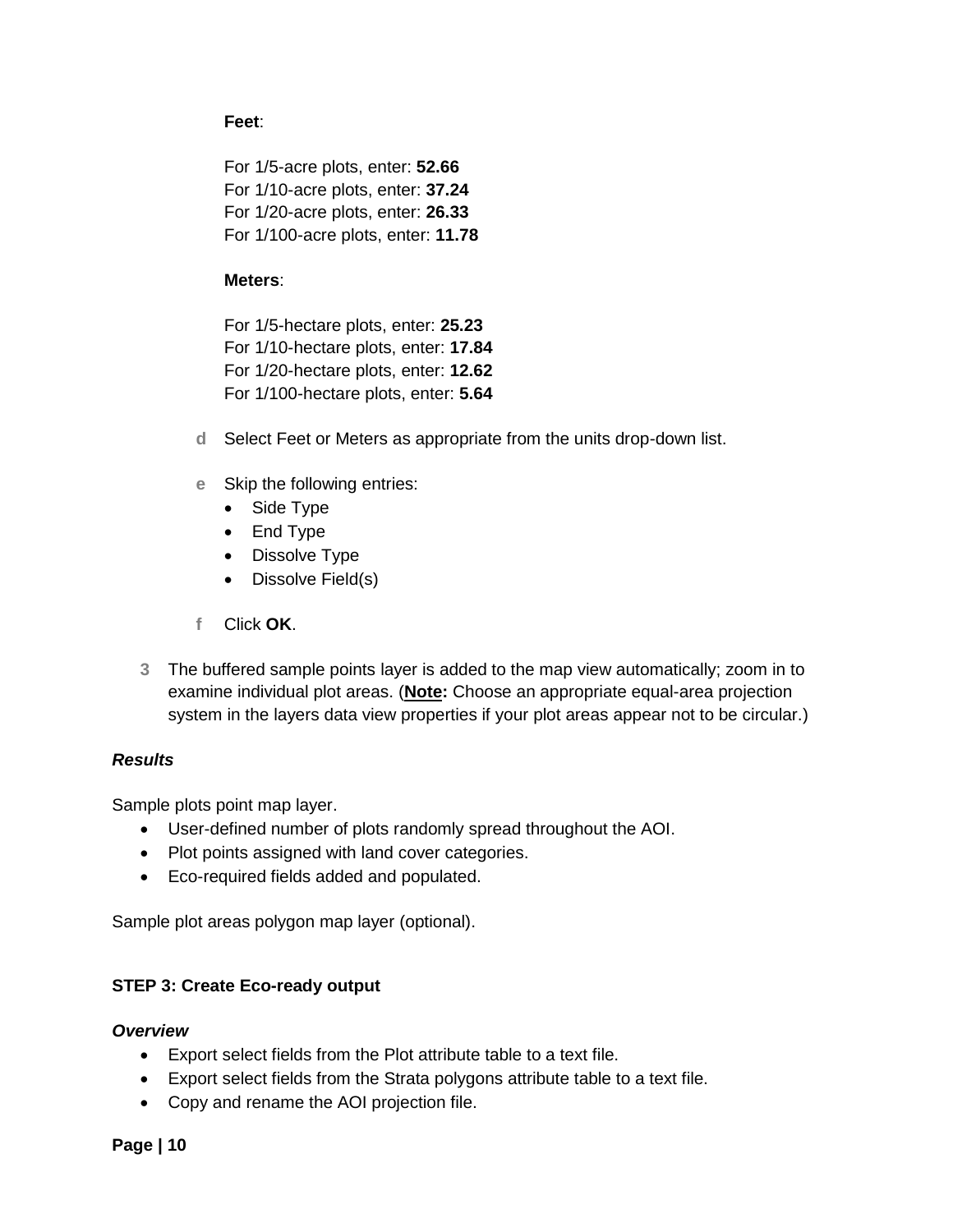#### *Detailed instructions*

- **1** From the **Selection** menu, choose **Clear Selected Features**, if available, to unselect all features.
- **2** Right-click the spatially joined sample plot centers *point* map layer in the map layers list and select **Open Attribute Table**.
	- **a** Right-click the **FID** field and select **Turn Field Off**.
	- **b** Repeat for all but the **ID**, **LCCode**, **X\_Coord**, and **Y\_Coord** fields (added in Sample Plot Generation above).
	- **c** Under the upper left **Table Options** drop-down button, select **Export**.
	- **d** Browse to a folder where you wish to save the output file.
	- **e** For **Save the file as** type, select **Text File**.
	- **f** Name the export appropriately, e.g., "myEcoPlots\_mmyyyy.txt."
	- **g** Click **No** when asked whether to add the new table to the current map.
- **3** Open the text file in a simple editor, e.g., Windows Notepad (avoid using word processing software due to formatting issues).
	- **a** Use the **Search and Replace** function to replace each comma with a space.
	- **b** Save the file.
	- **c** Delete the first line containing these field names: "ID," "LCCode," "X\_ Coord," "Y\_Coord."
	- **d** Copy and paste these two lines at the top of the file: **\$ U4PLLS! 1.3 20040728 1549 1**
	- **e** A properly formatted file will look like this: **\$U4PLLS! 1.3 20040728 1549 1 1 1 1199094.600650 2095374.121430 2 1 1202999.760510 2094522.116280 3 1 1207382.288000 2096877.180300 4 1 1198150.473980 2101783.086320**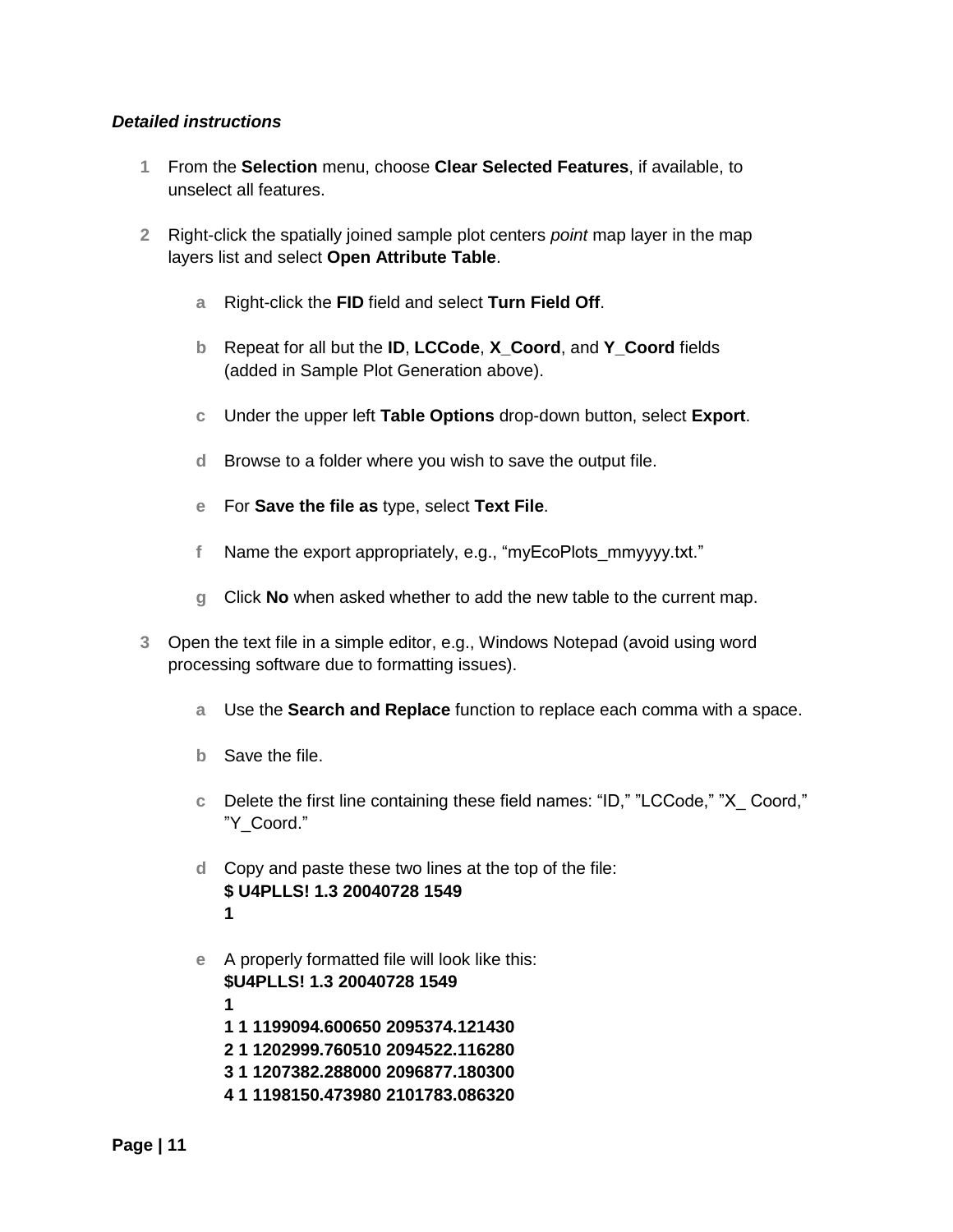**...** 

- **4** Right-click the dissolved land cover polygon layer in the map layers list and select **Open Attribute Table**.
	- **a** Right-click the **FID** field and select **Turn Field Off**.
	- **b** Repeat for all but the **Strat\_ID**, **Strat\_Area**, and **Strata** fields (added in Strata Preparation above).
	- **c** Under the **Table Options** drop-down button, select **Export**.
	- **d** Browse to a folder where you wish to save the output file and save as a text file.
	- **e** Name the export appropriately, e.g., "myEcoStrata\_mmyyyy.txt."
	- **f** Click **No** when asked whether to add the new table to the current map.
- **5** Open the text file in a simple editor (avoid using word processing software).
	- **a** Use the **Search and Replace** function to replace each comma with a space.
	- **b** Save the file.
	- **c** Delete the first line containing these field names: "Strat\_ID," "Strat\_ Area," "Strata"
	- **d** Copy and paste these two lines at the top of the file: **\$U4STAR! 1.3 20040728 1549 1**
	- **e** A properly formatted file will look like this: **\$U4STAR! 1.3 20040728 1549 1 1 15138.785733 "Developed" 2 3187.141038 "Open" 3 217.131072 "Other" ...**
- **6** Make a copy of the .prj file associated with your dissolved land cover polygons layer.
	- **a** In Windows Explorer, browse to your working folder and copy/paste the .prj file associated with this shapefile.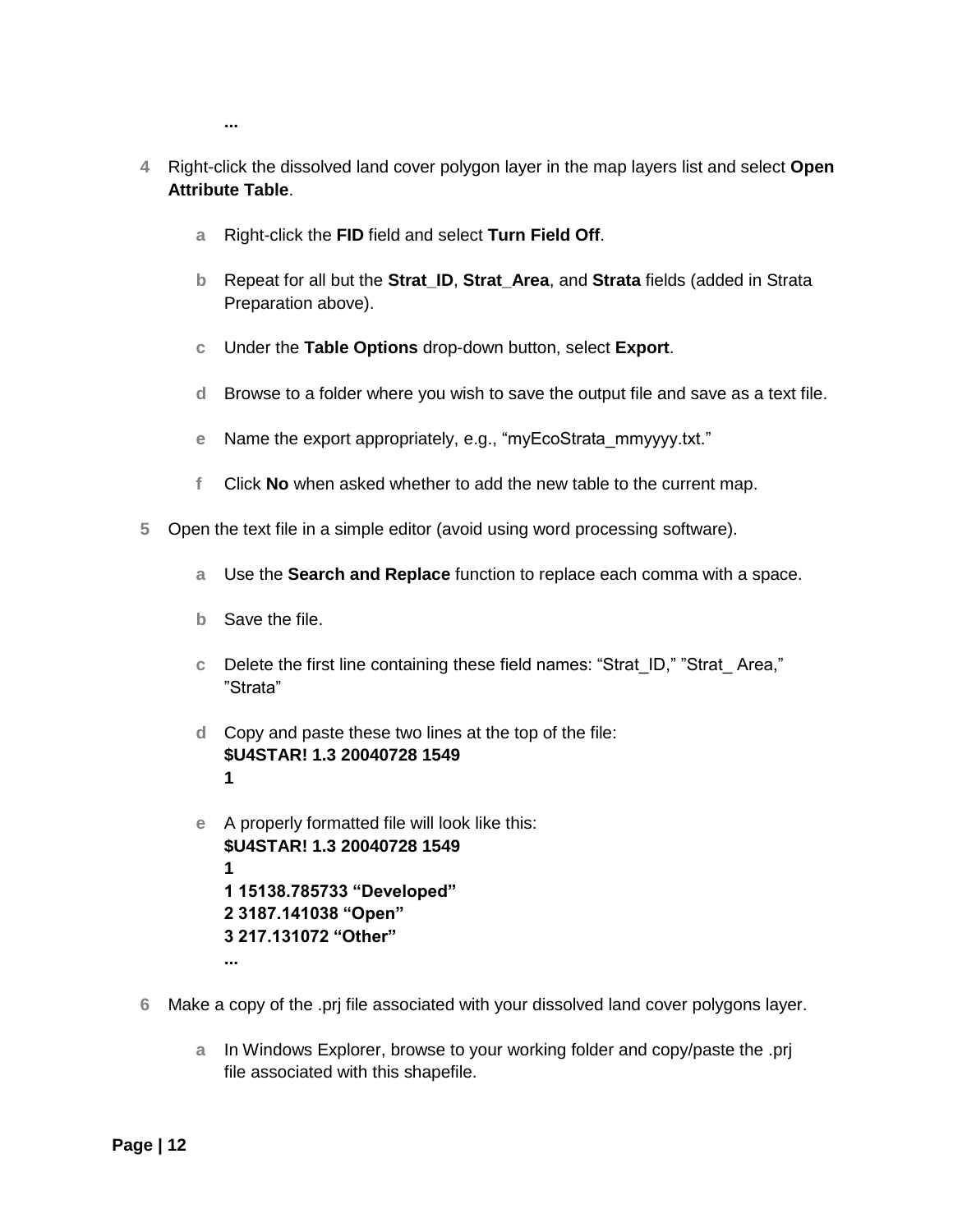**b** Right-click the copied file, and Rename it appropriately, e.g., "myEcoProjection\_mmddyyyy.prj."

#### *Results*

Three Eco-ready files:

- Plot List File (txt format).
- Strata File (txt format).
- GIS Projection File (prj format automatically created in the Define Projection/Reprojection steps above as part of the **STEP 1: Prepare project area data** section).

### **Importing Plot Files in i-Tree Eco**

In the **Project Configuration** tab of the Eco desktop application, click on the **Load from File** function of the **Define Plots** group.

- **1** Click on the **Browse** button next to the **Plot List File** box.
- **2** Navigate to the plot list file that you previously created and click **Open**. This file must be in txt format.
- **3** Click on the **Browse** button next to the **Strata File** box.
- **4** Navigate to the strata file that you previously created and click **Open**. This file must be in txt format.
- **5** Click on the **Browse** button next to the **GIS Projection File** box.
- **6** Navigate to the GIS projection file that you previously created and click **Open**. This file must be in prj format.
- **7** Click **Import**.

### <span id="page-12-0"></span>**via Google Maps**

i-Tree Eco offers a random plot generator that allows you to create your sample right in the application itself. The plot generator works with Google Maps and utilizes study area boundaries that can be drawn by the user or supplied from an ESRI ArcGIS shapefile. This method can be used whether you have decided to stratify your sample or not. However, in the Google Maps Plot Generator, plots are distributed randomly and cannot be distributed on a fixed grid or randomized grid.

**Page | 13**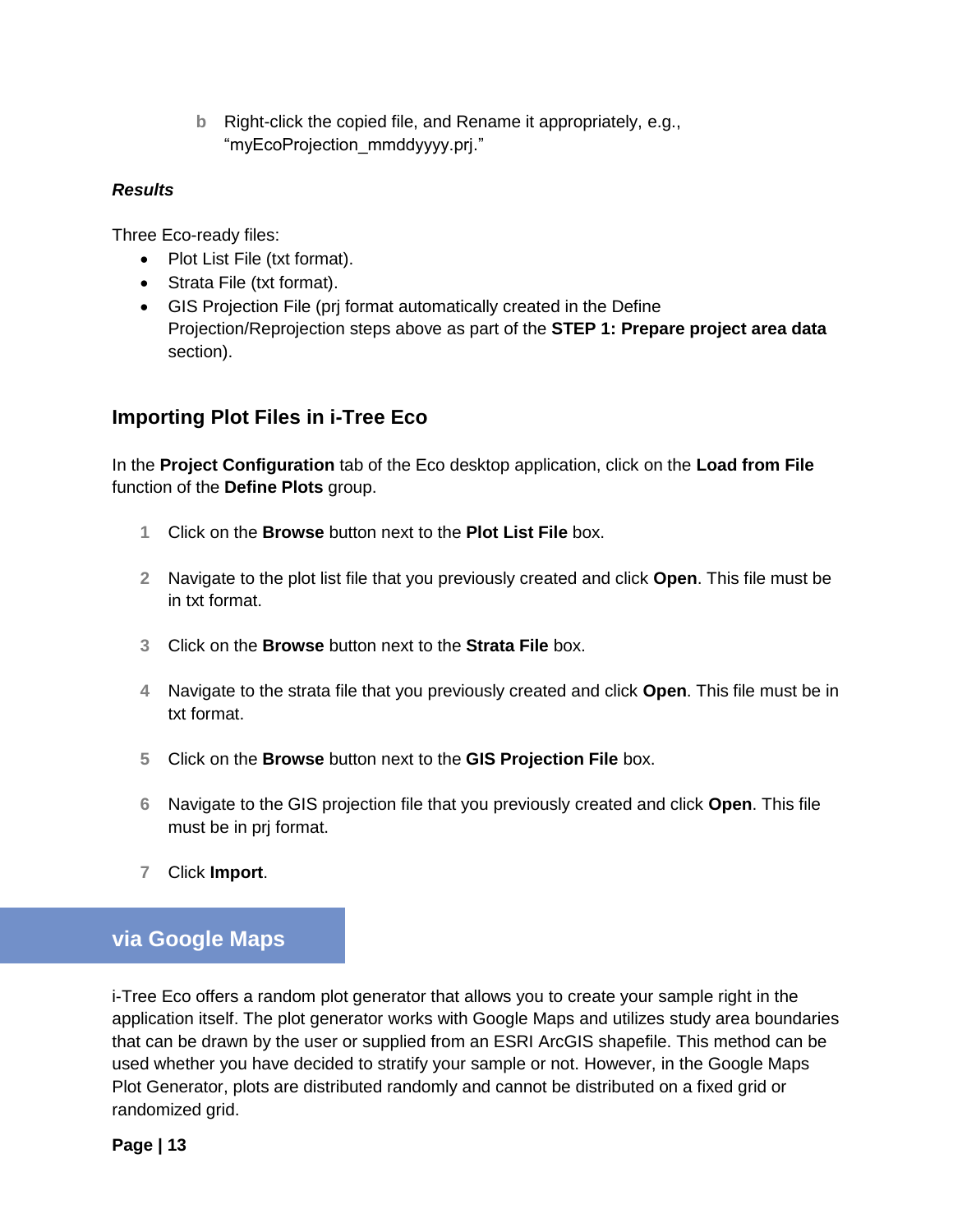In the **Project Configuration** tab of the Eco desktop application, click on the **via Google Maps**  function of the **Define Plots** group.

To prepare an unstratified plot layout, you will be choosing one of the "Simple random" options. For this option, you must first define the boundaries of your study area either by providing a GIS shapefile of the boundary or drawing the boundary in Google Maps.

### **Simple Random (Shapefile Boundary)**

Use this option if you already have a GIS shapefile boundary defined for your area of interest. All of your plots will be randomly distributed within that boundary. Simple random sampling will generate plot locations as random sets of latitude and longitude coordinates within your boundary. This is the most basic type of sampling and is appropriate for most projects focused on summaries for your entire area of interest.

- **1** Have an ESRI ArcGIS shapefile of the boundary of your project area ready. You must have the shp, dbf, and shx files associated with this boundary and the shapefile must be in geographic projection (latitude/longitude).
- **2** Select **Simple random (shapefile boundary)** next to **Options**.
- **3** Click on the **Browse** buttons next to each of the shapefiles boxes in turn.
- **4** For each shapefile box, navigate to the GIS shapefile that you have and click **Open**.

(**Note:** The shapefiles that you enter must be in shp, dbf, and shx formats. Be sure to select the appropriate format for each entry.)

- **5** Click on the **Proceed to random plot generation** button.
- **6** Confirm that you want to create a simple random sample (i.e., unstratified plot layout) using a shapefile boundary by clicking **OK** in the message that pops up.
- **7** Indicate how large your sample plots should be by leaving the "0.1 acres" or "0.0407 hectares" (standard plot size) selected or entering a custom plot size or radius in the box provided.

(**Note:** If you are entering a custom plot size, be sure to look at the units displayed and enter a value that corresponds to those units.)

**8** Indicate how many sample plots to create by entering a number of plots or percent of the project area that you would like to sample in the boxes provided.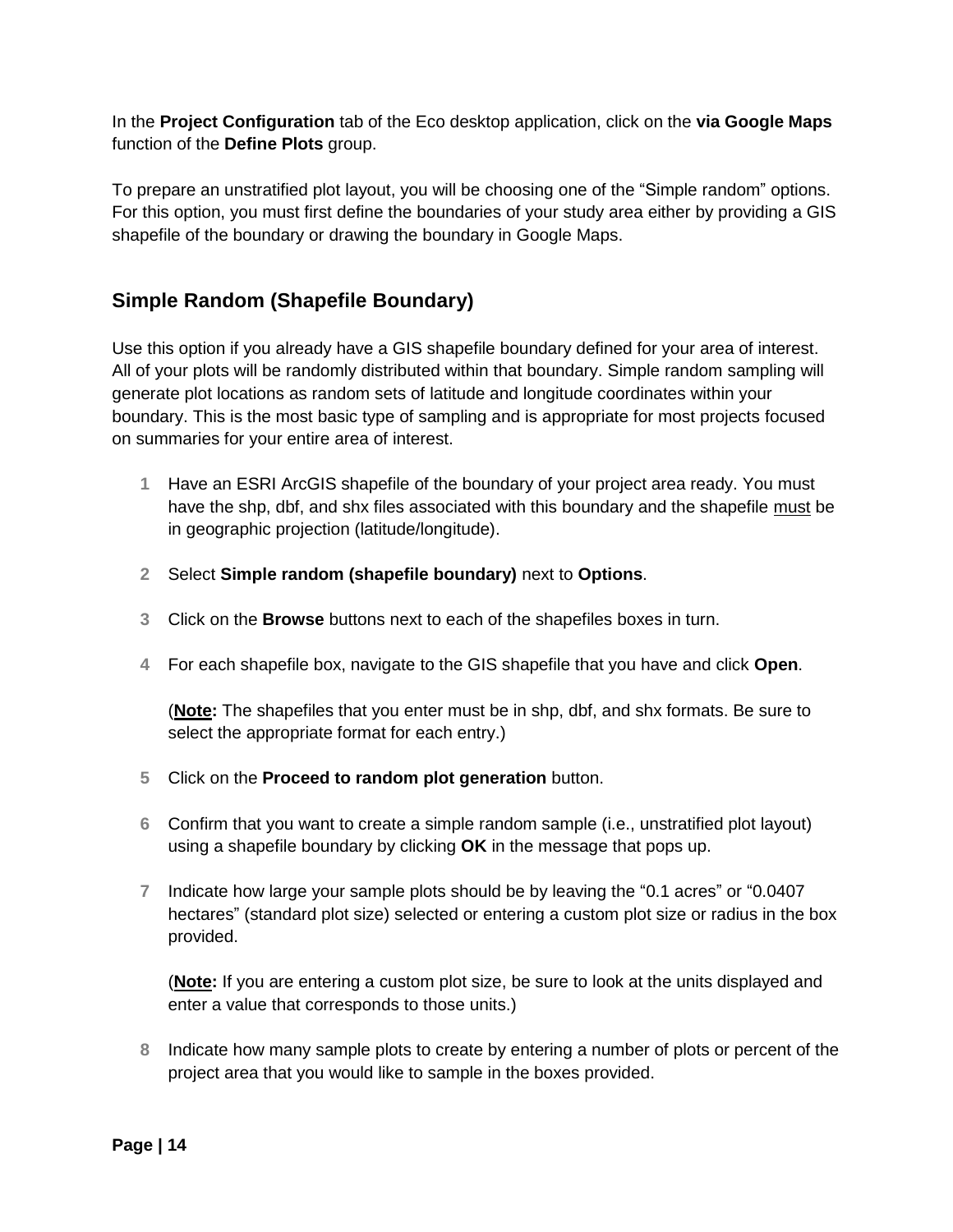(**Note:** The project area based on your study area boundary appears below the Google Maps display.)

- **9** Click on the **Generate random sample plots** button.
- **10** Click **OK**.

### **Simple Random (User Drawn Boundary)**

Use this option if you do not have a GIS shapefile defining the boundary of your area of interest. You will draw your boundary using Google Maps. All of your plots will be randomly distributed within that boundary. Simple random sampling will generate plot locations as random sets of latitude and longitude coordinates within your boundary. This is the most basic type of sampling and is appropriate for most projects focused on summaries for your entire area of interest.

- **1** Select the **Simple random (user drawn boundary)** next to **Options**.
- **2** Click on the **Proceed to random plot generation** button.
- **3** Enter the approximate location of your study area (e.g., city and state) in the space provided and click **Go**. The map in the Google Map display should zoom to that location.
- **4** Use the navigation and zoom tools on the left-hand side of the map display to adjust the view of your study area.
- **5** Use the **Map** and **Satellite** buttons at the top of the map display to toggle those displays on and off.
- **6** To draw your boundary, click on the **Draw polygon** tool located above the upper lefthand corner of the map display.
	- **a** While this tool is active, click on the map to start drawing your boundary.
	- **b** Click at each location where you would like to add a point to your boundary.
	- **c** Double-click to finish the drawing.
- **7** To delete a boundary that you have drawn, click on the polygon to select it and then right-click on the polygon. Click on the **X** button that appears.
- **8** When you have a boundary that you are satisfied with, click on the **Done and Continue** button.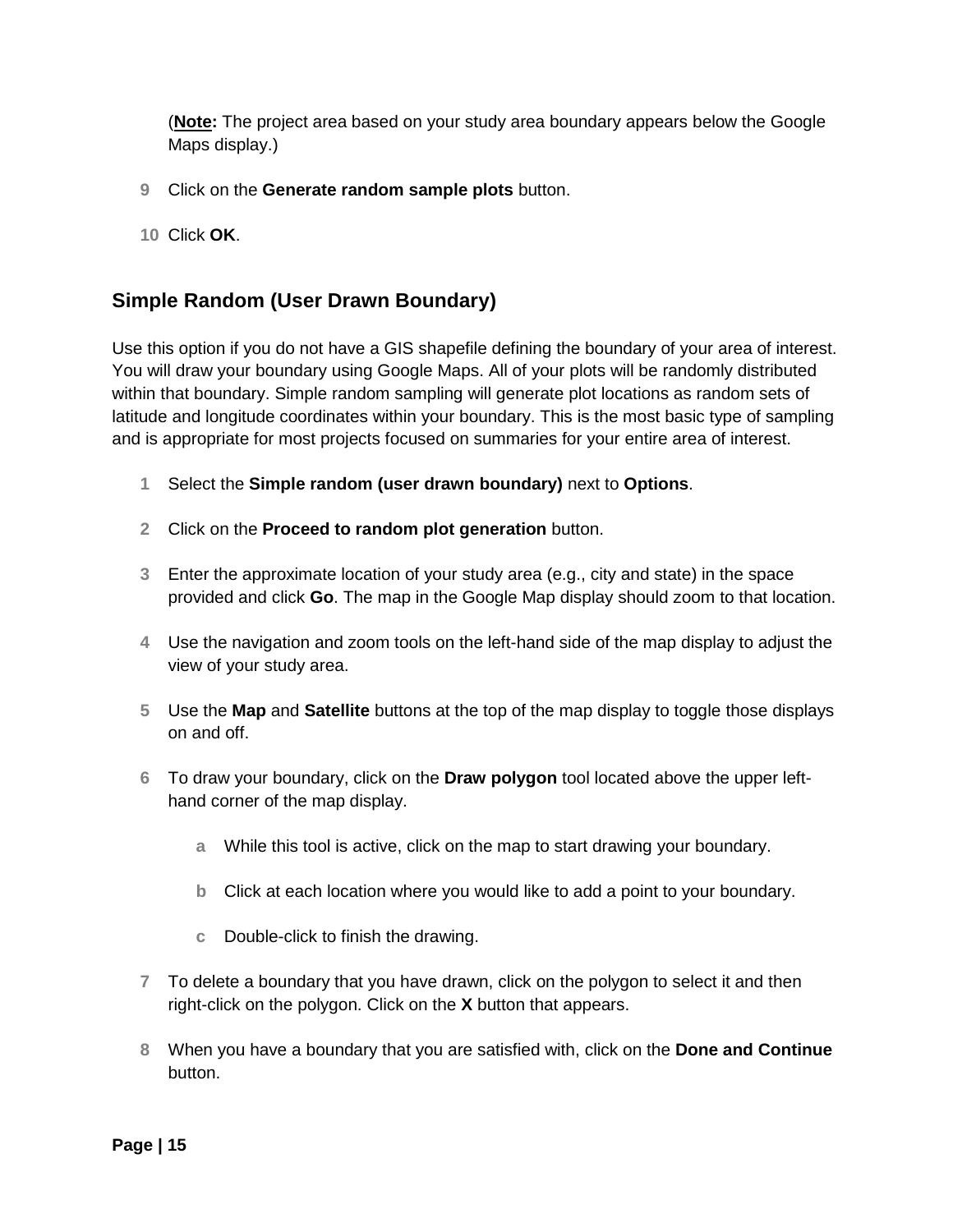**9** Indicate how large your sample plots should be by leaving the "0.1 acres" or "0.0407 hectares" (standard plot size) selected or entering a custom plot size or radius in the box provided.

(**Note:** If you are entering a custom plot size, be sure to look at the units displayed and enter a value that corresponds to those units.)

**10** Indicate how many sample plots to create by entering a number of plots or percent of the project area that you would like to sample in the boxes provided.

(**Note:** The project area based on your study area boundary is displayed below the Google Maps display.)

- **11** Click on the **Generate random sample plots** button.
- **12** Click **OK**.

### <span id="page-15-0"></span>**User Defined**

i-Tree Eco offers a method for defining your sample plots manually in the application. In the **Project Configuration** tab of the Eco desktop application, click on the **User Defined** function of the **Define Plots** group.

**1** Enter the size of your sample plots in the box provided above the table.

(**Note:** Make note of the units – i.e., acres or hectares – shown next to the **New Plot Area** box and be sure that the plot size you enter corresponds with the units listed.)

**2** Enter the number of plots to be added to your study area in the column labeled "Plots to Add."

(**Note:** The default stratum for new Eco projects is urban. Users may change the "Strata Description," "Strata Abbreviation," and "Area" in both the **User Defined** and **Project & Strata Area** functions in the **Project Configuration** tab. For an **unstratified sample**, only one stratum should be defined and it should encompass the entire study area.)

- **3** When you are satisfied with your strata and plots, click **OK** in the top right-hand corner of the action panel. This will save the edits that you have made to the table.
- **4** Click **Cancel** if you decide to revert to all of the previous values, whether default values or those that you had previously entered manually.